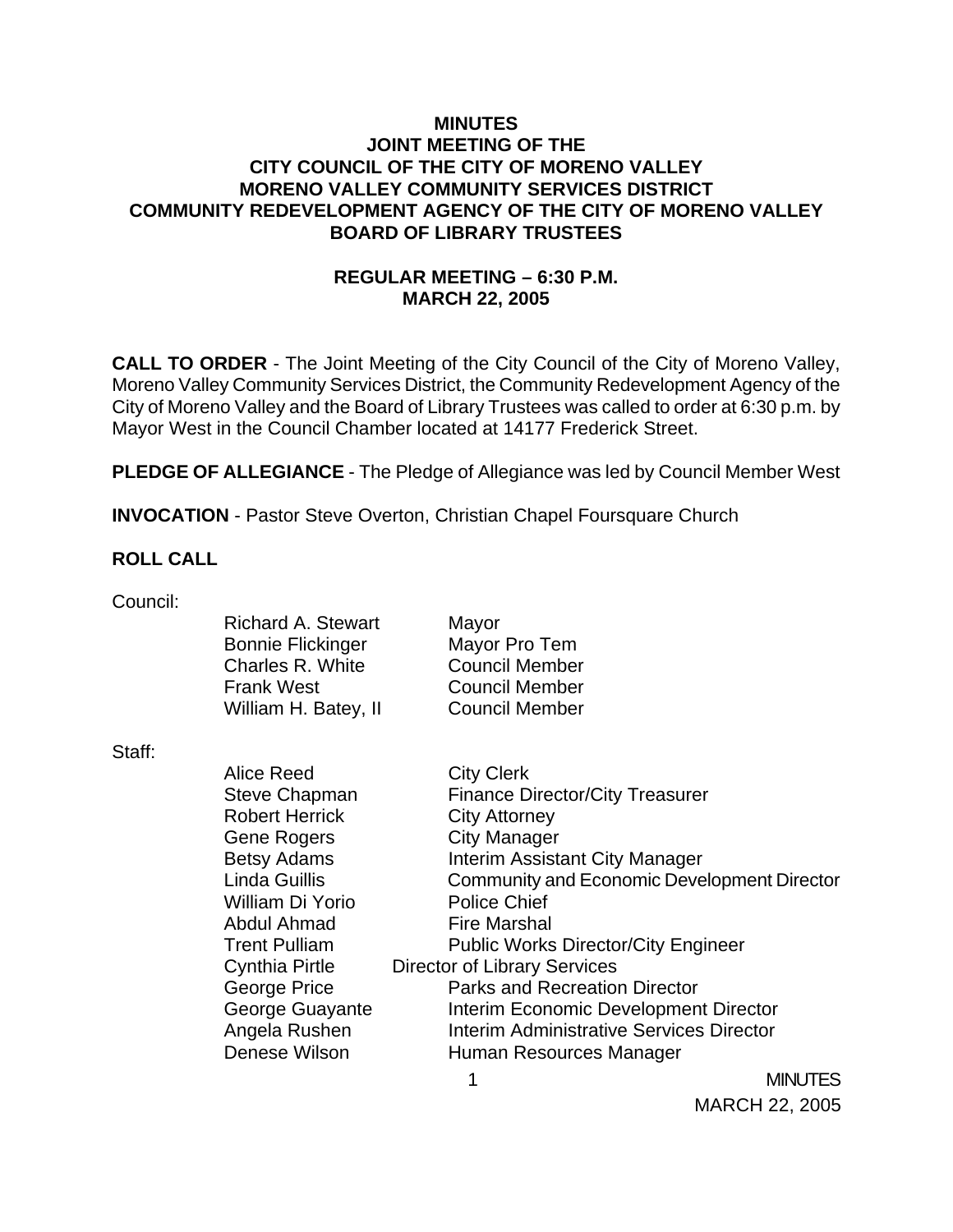### **JOINT CONSENT CALENDARS (SECTIONS A-D) OF THE CITY COUNCIL OF THE CITY OF MORENO VALLEY, MORENO VALLEY COMMUNITY SERVICES DISTRICT, COMMUNITY REDEVELOPMENT AGENCY OF THE CITY OF MORENO VALLEY AND THE BOARD OF LIBRARY TRUSTEES**

Mayor Stewart opened the agenda items for the Consent Calendars for public comments; there being none, public comments were closed.

# **A. CONSENT CALENDAR** - **CITY COUNCIL**

- A1. ORDINANCES FIRST READING BY TITLE ONLY Waived reading of all Ordinance Introductions and read by title only.
- A2. MINUTES REGULAR MEETING OF MARCH 8, 2005 (Report of: City Clerk) Recommendation: Approve as submitted.
- A3. PA02-0117 REDUCE FAITHFUL PERFORMANCE BOND BY 90% AND ADOPT RESOLUTION NO. 2005-26, A RESOLUTION OF THE CITY COUNCIL OF THE CITY OF MORENO VALLEY, CALIFORNIA, AUTHORIZING ACCEPTANCE OF THE PUBLIC RIGHT-OF-WAY IMPROVEMENTS AS COMPLETE AND ACCEPTING PERRIS BOULEVARD AND RED MAPLE LANE INTO THE CITY MAINTAINED STREET SYSTEM - SUBDIVIDER – 4M RED MAPLE (Report of: Public Works Department)

Recommendation: Approve a 90% reduction to the Faithful Performance Bond for PA02-0117; authorize the City Engineer to reduce the Faithful Performance Bond by 90%; and adopt Resolution No. 2005-26 authorizing the acceptance of the public right-of-way improvements for PA02-0117 as complete and accepting Perris Boulevard and Red Maple Lane into the City Maintained Street System.

### Resolution No. 2005-26

A Resolution of the City Council of the City of Moreno Valley, California, Authorizing the Acceptance of the Public Right-of-Way Improvements as Complete for PA02-0117, and Accepting Perris Boulevard and Red Maple Lane into the City Maintained Street System

A4. WARRANT REPORT – FEBRUARY, 2005 (Report of: Finance Department) Recommendation: Adopt Resolution No. 2005-27, approving the Warrant Report, dated February, 2005 in the total amount of \$14,994,522.68.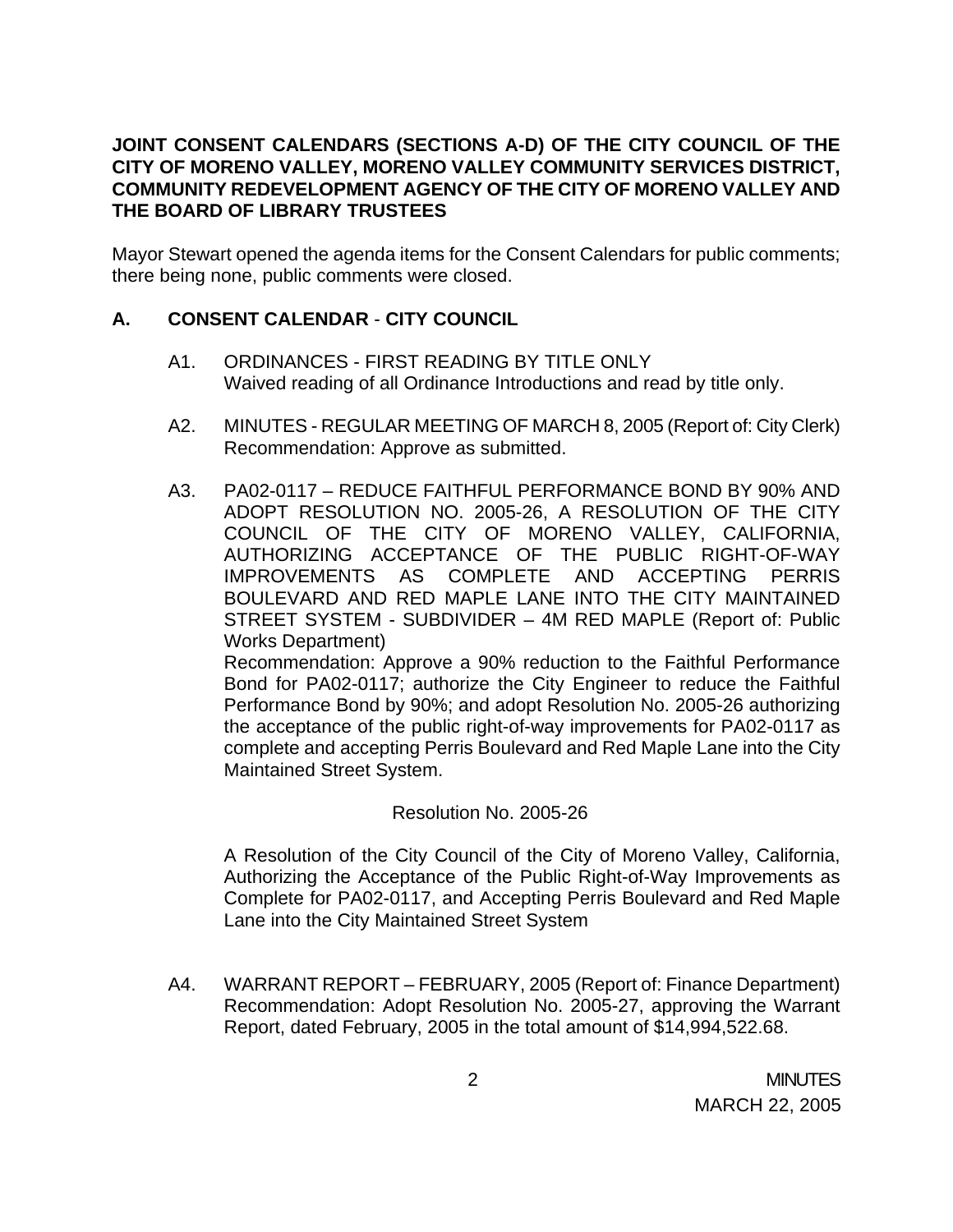#### Resolution No. 2005-27

A Resolution of the City Council of the City of Moreno Valley, California, Approving the Warrant Report dated February 28, 2005

A5. A RESOLUTION OF THE CITY COUNCIL OF THE CITY OF MORENO VALLEY APPROVING PA03-0101 (TENTATIVE TRACT MAP NO. 31556) FOR A SINGLE-FAMILY RESIDENTIAL TRACT INCLUDING APPROXIMATELY 68 LOTS, TWO DETENTION AND CLEANSING BASIN LOTS, ONE FIRE ACCESS LOT AND VARIOUS OPEN SPACE LOTS ON A 75.6 ACRE PARCEL OF LAND (73.3 NET ACRES) WITHIN THE (RA-2) RESIDENTIAL AGRICULTURE-2 LAND USE DISTRICT AND (HR) HILLSIDE RESIDENTIAL LAND USE DISTRICT. THE PROJECT IS LOCATED ON THE NORTHWEST CORNER OF OLIVER STREET AND JUNIPER AVENUE AND WAS SUBMITTED BY THE APPLICANT, EMPIRE HOMES (Report of: Community Development Department) Recommendation: Approve Resolution No. 2005-28 for the approval of the reconsideration of PA03-0101, thus approving Tentative Tract Map No. 31556.

### Resolution No. 2005-28

A Resolution of the City Council of the City of Moreno Valley Approving PA03-0101 (Tentative Tract Map No. 31556) for a Single-Family Residential Tract Including Approximately 68 Lots, Two Detention and Cleansing Basin Lots, One Fire Access Lot and Various Open Space Lots on a 75.6 Acre Parcel of Land (73.3 Net Acres) Within the (RA-2) Residential Agriculture-2 Land Use District and (HR) Hillside Residential Land Use District

A6. SECOND READING AND ADOPTION - ORDINANCE 683 - SEIZURE AND FORFEITURE OF NUISANCE VEHICLES (RECEIVED FIRST READING AND INTRODUCTION MARCH 8, 2005 ON A 5-0 VOTE) (Report of: City Attorney's Office) Recommendation: Adopt Ordinance No. 683.

Ordinance No. 683

An Ordinance of the City Council of the City of Moreno Valley, California, Amending the City of Moreno Valley Municipal Code by Adding Chapter 12.13 Regarding Seizure and Forfeiture of Nuisance Vehicles

# **B. CONSENT CALENDAR** - **COMMUNITY SERVICES DISTRICT**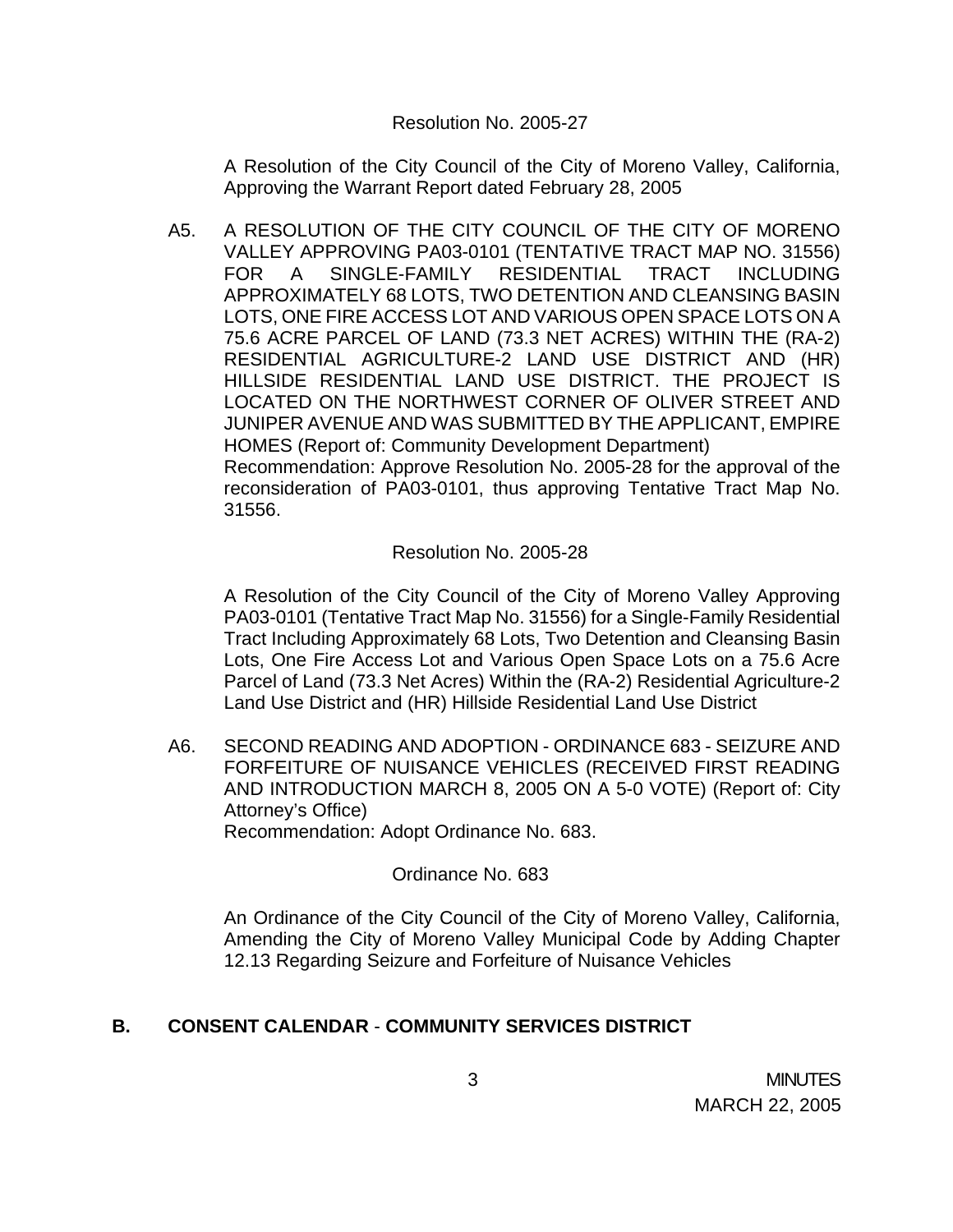- B1. ORDINANCES FIRST READING BY TITLE ONLY Waived reading of all Ordinance Introductions and read by title only.
- B2. REQUEST TO ADVERTISE A NOTICE REQUESTING PROPOSALS MORENO VALLEY COMMUNITY SERVICES DISTRICT PROJECT NO. E-2/05 – MAINTENANCE OF EXTENSIVE PARKWAY AND OPEN SPACE LANDSCAPING AND IRRIGATION – HIDDEN SPRINGS (Report of: Public Works Department) Recommendation: Adopt the area maps and maintenance specifications, which are on file in the office of the Director of Public Works; and authorize the City Clerk to advertise a Notice Requesting Proposals for Project E-2/05.
- B3. MINUTES REGULAR MEETING OF MARCH 8, 2005 (Report of: City Clerk) Recommendation: Approve as submitted.
- B4. REBALLOT PROCEEDING FOR TENTATIVE TRACTS 31212 AND 31327 (AND ALL THE AFFECTED PHASES) FOR INCLUSION INTO COMMUNITY SERVICES DISTRICT (CSD) ZONE E-14 (MAHOGANY FIELDS) AND APPROVAL OF THE CSD ANNUAL CHARGE. TENTATIVE TRACT 31212 IS LOCATED ON THE EAST SIDE OF MORRISON STREET BETWEEN COTTONWOOD AVENUE AND BAY AVENUE. TENTATIVE TRACT 31327 IS LOCATED ON THE EAST SIDE OF MORRISON STREET BETWEEN BAY AVENUE AND ALESSANDRO BOULEVARD (Report of: Public Works Department)

Recommendation: Accept public comment regarding the reballot proceeding for inclusion of Tentative Tracts 31212 and 31327 (and all their affected phases) into CSD Zone E-14 (Mahogany Fields) and approval of the CSD annual charge.

# **C. CONSENT CALENDAR** - **COMMUNITY REDEVELOPMENT AGENCY**

- C1. ORDINANCES FIRST READING BY TITLE ONLY Waived reading of all Ordinance Introductions and read by title only.
- C2. MINUTES REGULAR MEETING OF MARCH 8, 2005 (Report of: City Clerk) Recommendation: Approve as submitted.

### **D. CONSENT CALENDAR** - **BOARD OF LIBRARY TRUSTEES**

- D1. ORDINANCES FIRST READING BY TITLE ONLY Waived reading of all Ordinance Introductions and read by title only.
- D2. MINUTES REGULAR MEETING OF MARCH 8, 2005 (Report of: City Clerk) Recommendation: Approve as submitted.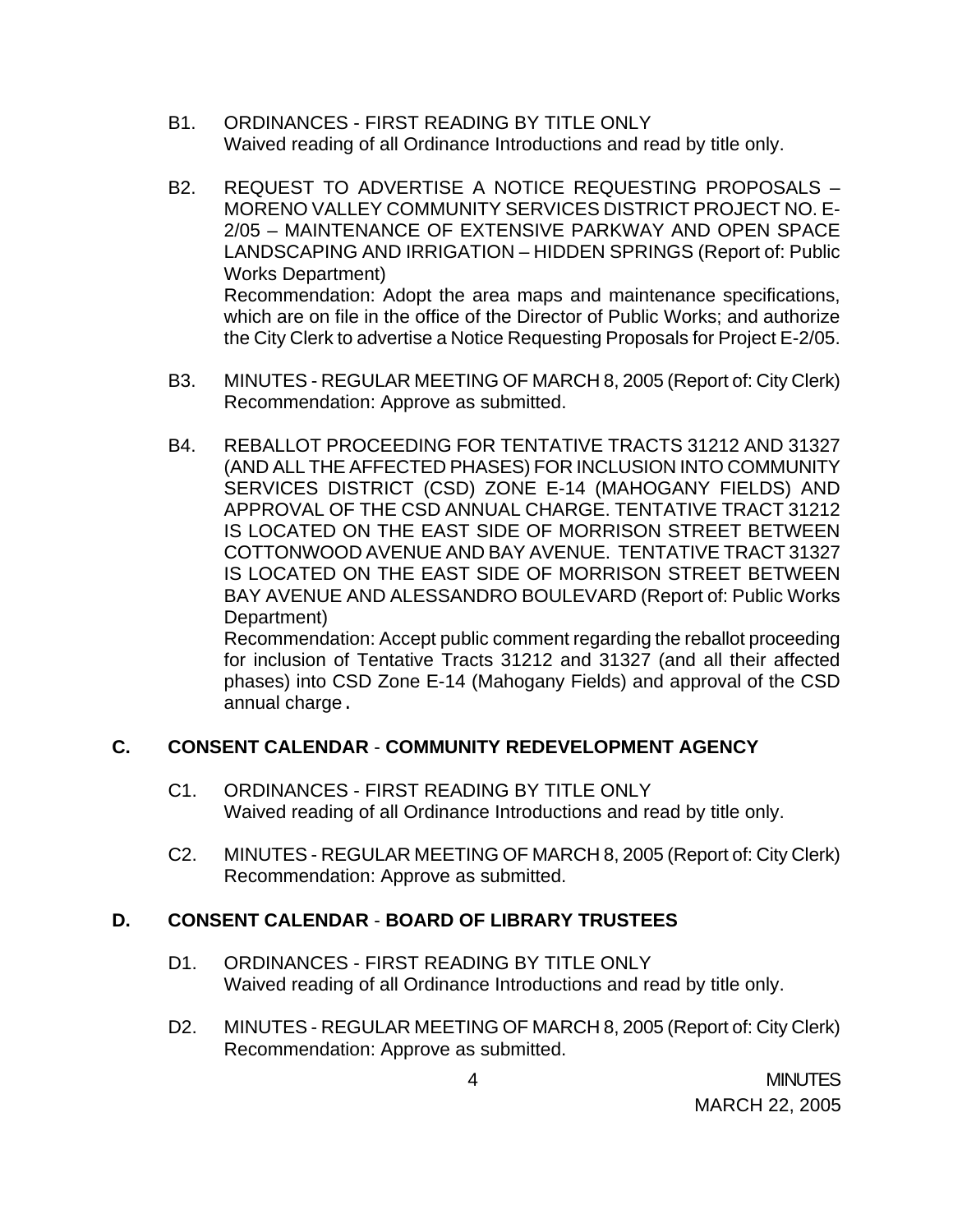### **Joint Consent Calendar items A2 – D2 approved by a 5-0 vote. m/Flickinger, s/White, with amendment to Item A5, changing the title of the Staff Report to match title of the Resolution.**

### **E. PUBLIC HEARINGS**

E1. A PUBLIC HEARING FOR AN AMENDMENT TO TITLE 9 OF THE MUNICIPAL CODE REGARDING INDOOR MALLS (INDOOR SWAP MEETS) (Report of: Community Development Department)

Senior Planner Specter clarified the language in recommendation #1 should be corrected to read "Determine that the proposed amendment is exempt from the California Environmental Quality Act (CEQA) pursuant to Section 15061 of the CEQA Guidelines".

 Mayor Stewart opened the public testimony portion of the public hearing. Public testimony was received from Steve Glusker (supports).

 Recommendation: Staff and the Planning Commission recommend that the City Council conduct a public hearing regarding PA04-0181, an amendment to the Municipal Code regarding the indoor malls (indoor swap meets); and

- 1. Determine that the proposed amendment is exempt from the California Environmental Quality Act (CEQA) pursuant to Section 15061 of the CEQA Guidelines; and
- 2. Introduce Ordinance No. 684, thereby approving the proposed amendment to Title 9 of the Municipal Code regarding indoor malls (indoor swap meets), based on the findings contained in the Ordinance.

### Ordinance No. 684

An Ordinance of the City Council of the City of Moreno Valley, California, Amending Title 9 of the City of Moreno Valley Municipal Code with Respect to Indoor Malls

### **Approved by a 5-0 vote. m/White, s/Flickinger.**

E2. COMMUNITY DEVELOPMENT BLOCK GRANT (CDBG) AND HOME FY 2005/06 PROPOSED PROJECTS (Report of: Community Development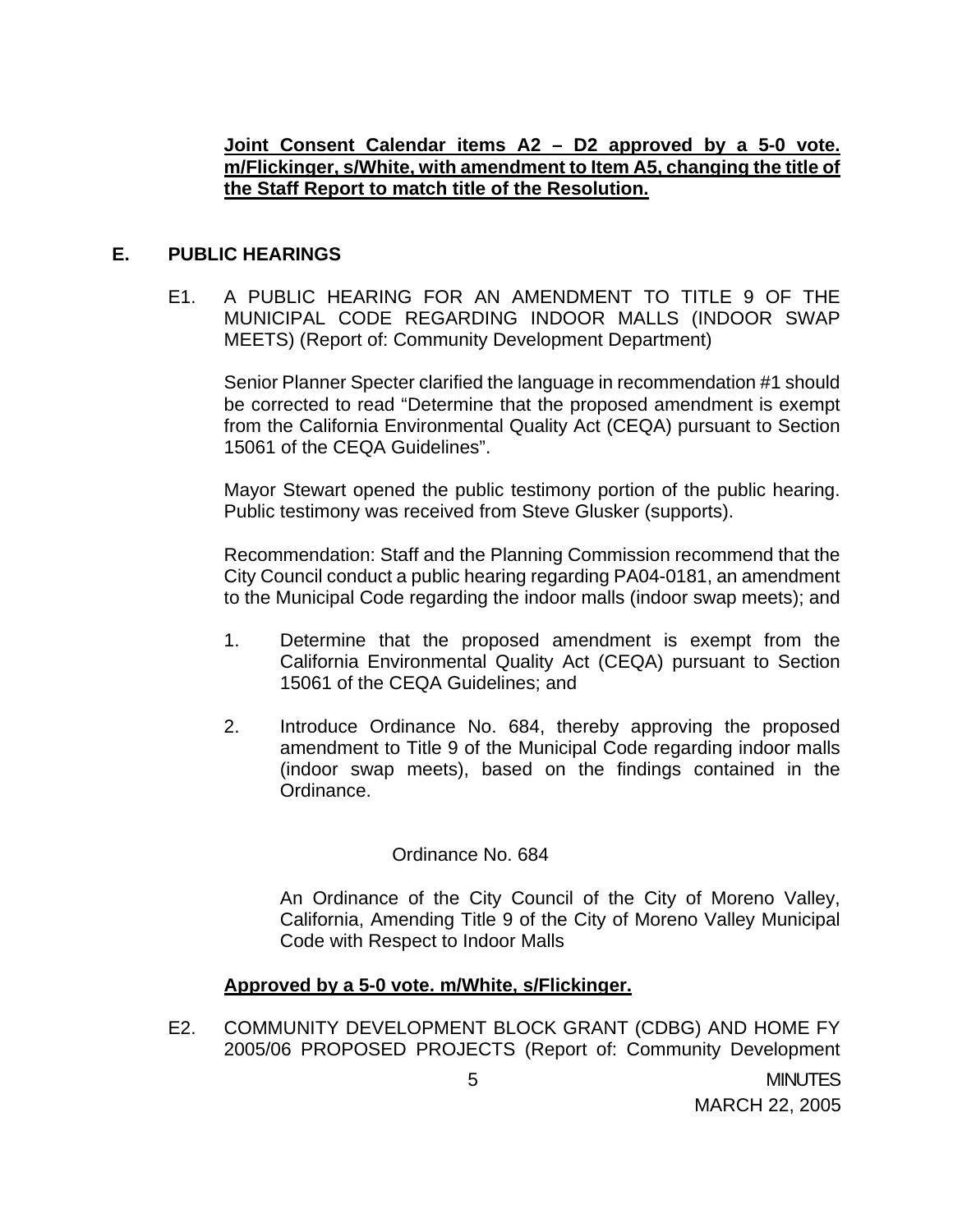Department)

 Mayor Stewart opened the public testimony portion of the public hearing. Public testimony was received from Johnnie B. Jones of the Fair Housing Council of Riverside County and Larry McAdara of the Riverside Area Rape Crisis Center.

Recommendation: That the City Council:

- 1. Conduct a Public Hearing for the Community Development Block Grant (CDBG) and HOME Programs to allow the public an opportunity to comment on the proposed projects and programs, and
- 2. Select programs and projects for funding as part of the City's Annual Action Plan for FY2005/2006, updating the 5-Year Consolidated Plan.

**Approved by a 5-0 vote, as amended, with the following changes: \$24,162 will be taken off of the POP (Problem Orientated Policing) requested amount and used to fund 1) Edgemont After School Program in the amount of \$6,162; 2) MoVan in the amount of \$12,500; and 3) Riverside Area Rape Crisis Center in the amount of \$5,500. POP will be back filled with the budget process. m/Batey, s/West.**

### **RECESS; RECONVENE**

E3. A PUBLIC HEARING FOR AN APPEAL OF THE PLANNING COMMISSION'S DISAPPROVAL OF APPLICATION NOS. PA04-0173 AND PA04-0174. APPLICATION PA04-0173 IS AN AMENDMENT TO THE MORENO VALLEY MUNICIPAL CODE TO ALLOW VEHICLE SALES BUSINESSES ON A MINIMUM OF 0.75 ACRES AND LESS THAN 2.5 ACRES WITH A CONDITIONAL USE PERMIT IN THE COMMUNITY COMMERCIAL ZONE. PA04-0174 IS A CONDITIONAL USE PERMIT TO ESTABLISH A VEHICLE SALES BUSINESS ON APPROXIMATELY 0.89 ACRES AT 21115 BOX SPRINGS ROAD. (Report of: Community Development Department)

 Mark Raleigh, General Manager and representative of "Rock and Roll Motors", spoke on behalf of the project.

A presentation was made by the owner of the property, Robert M. King.

Recommendation: That the City Council conduct a public hearing and take either of the following actions: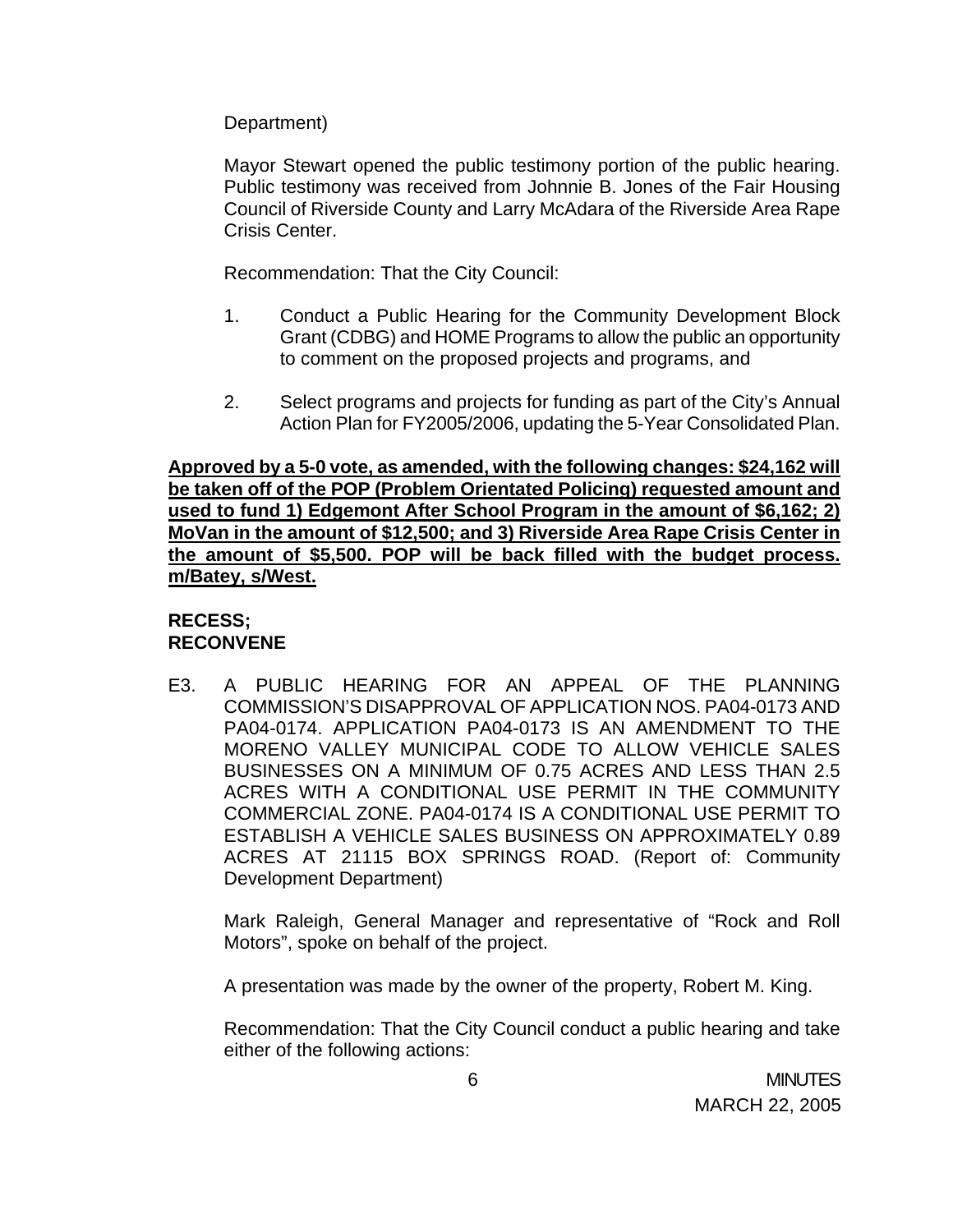- 1. Uphold the Planning Commission's disapproval by taking the following actions:
	- a. Uphold the Planning Commission's disapproval of Application Nos. PA04-0173 and PA04-0174 based on the findings contained in the Planning Commission Resolution 2005-5; and
	- b, Direct staff to prepare a City Council resolution upholding the Planning Commission's disapproval of Application Nos. PA04- 0173 and PA04-0174.

or

- 2. Approve the project by taking the following actions:
	- a. Recognize that Application Nos. PA04-0173 and PA04-0174 are exempt from the California Environmental Quality Act in accordance with Sections 15061 and 15031 of the CEQA Guidelines; and
	- b. Introduce Ordinance No. 685, thereby approving Application No. PA04-0173, an amendment to Title 9 of the Municipal Code regarding vehicle sales businesses, based on the findings contained in the ordinance; and

Ordinance No. 685

An Ordinance of the City Council of the City of Moreno Valley, California, Amending Title 9 of the City of Moreno Valley Municipal Code to Allow Vehicle Sales Businesses Encompassing a Minimum of 0.75 Acres and Less Than 2.5 Acres with a Conditional Use Permit in the Community Commercial District and Subject to Specified Development Requirements

c. Approve Resolution No. 2005-29, thereby approving Conditional Use Permit Application No. PA04-0174 based on the findings contained in the resolution, and subject to the conditions of approval attached to the resolution.

Resolution No. 2005-29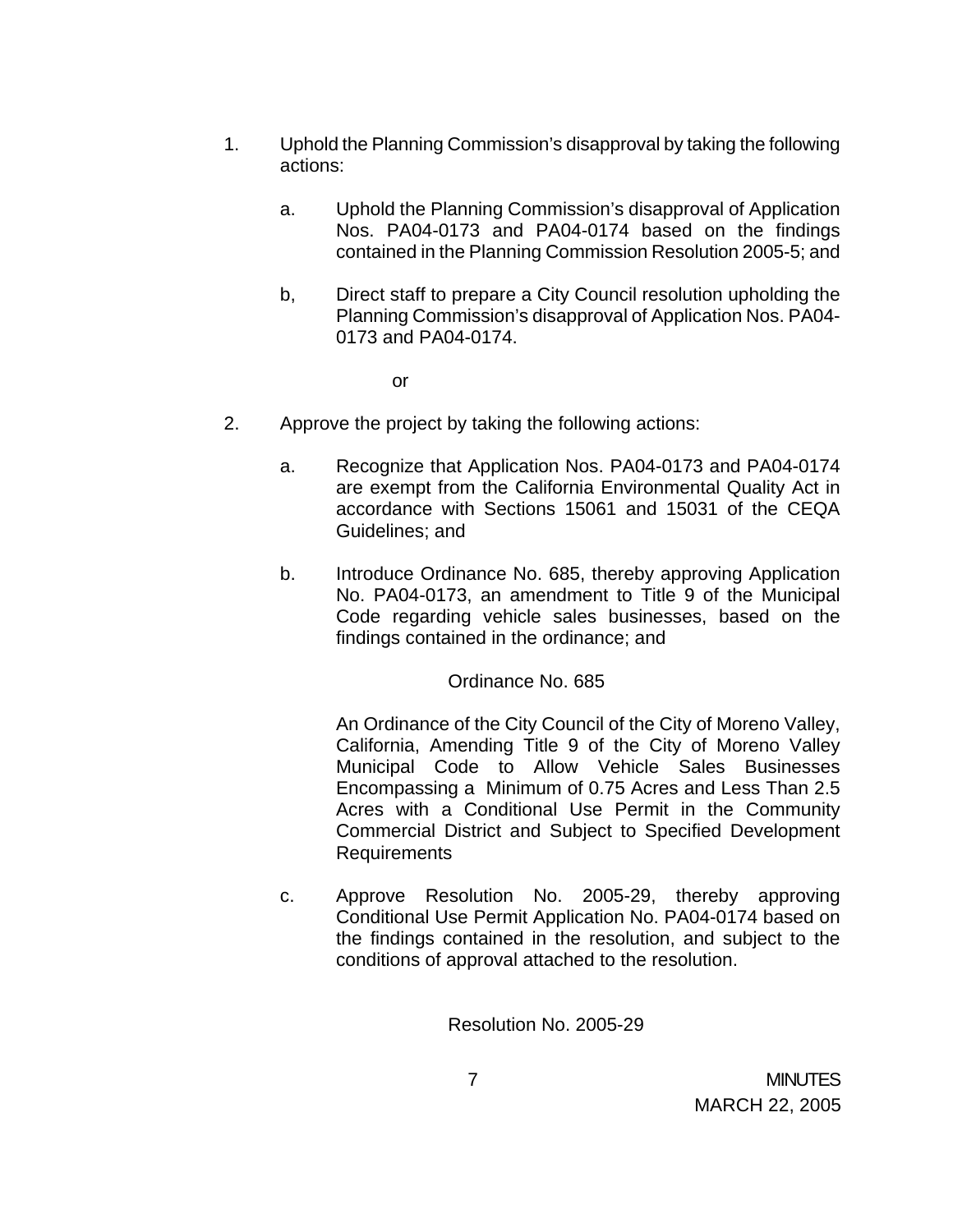A Resolution of the City Council of the City of Moreno Valley Approving Application PA04-0174, a Conditional Use Permit to Establish a Vehicle Sales Business Located at 21115 Box Springs Road on Approximately 0.89 Acres

### **Continued to the Regular Council Meeting of April 12, 2005. Approved by a unanimous vote. m/Batey, s/Flickinger.**

E4. PUBLIC HEARING FOR FISCAL YEAR 2005 EDWARD BYRNE MEMORIAL JUSTICE ASSISTANCE GRANT (JAG) PROGRAM FUNDING ALLOCATION (Report of: Police Department) Mayor Stewart opened the public testimony portion of the public hearing; there being none, public testimony was closed.

Recommendation: That the City Council take the following actions:

- 1. Hold a public hearing to allow public comments on the proposed use of the Justice Assistance Grant, and;
- 2. Consider the comments or views received by the public; and
- 3. Adopt the proposed use of the Justice Assistance Grant funding, as appropriate, to address public and Council comments, and;
- 4. Approve application for the Justice Assistance Grant in the amount of \$132,361 from the U.S. Department of Justice, Bureau of Justice Assistance.

### **Approved by a 5-0 vote. m/West, s/Batey.**

### **F. ITEMS REMOVED FROM CONSENT CALENDARS FOR DISCUSSION OR SEPARATE ACTION - NONE**

#### **G. REPORTS**

- G1. POWERPOINT PRESENTATION BY SOUTHERN CALIFORNIA ASSOCIATION OF GOVERNMENTS (SCAG) ON REGIONAL GROWTH ISSUES – To be rescheduled at a future Council meeting.
- 8 MINUTES MARCH 22, 2005 G2. APPROVE LEGAL DEFEASANCE OF REMAINING PRINCIPAL RELATIVE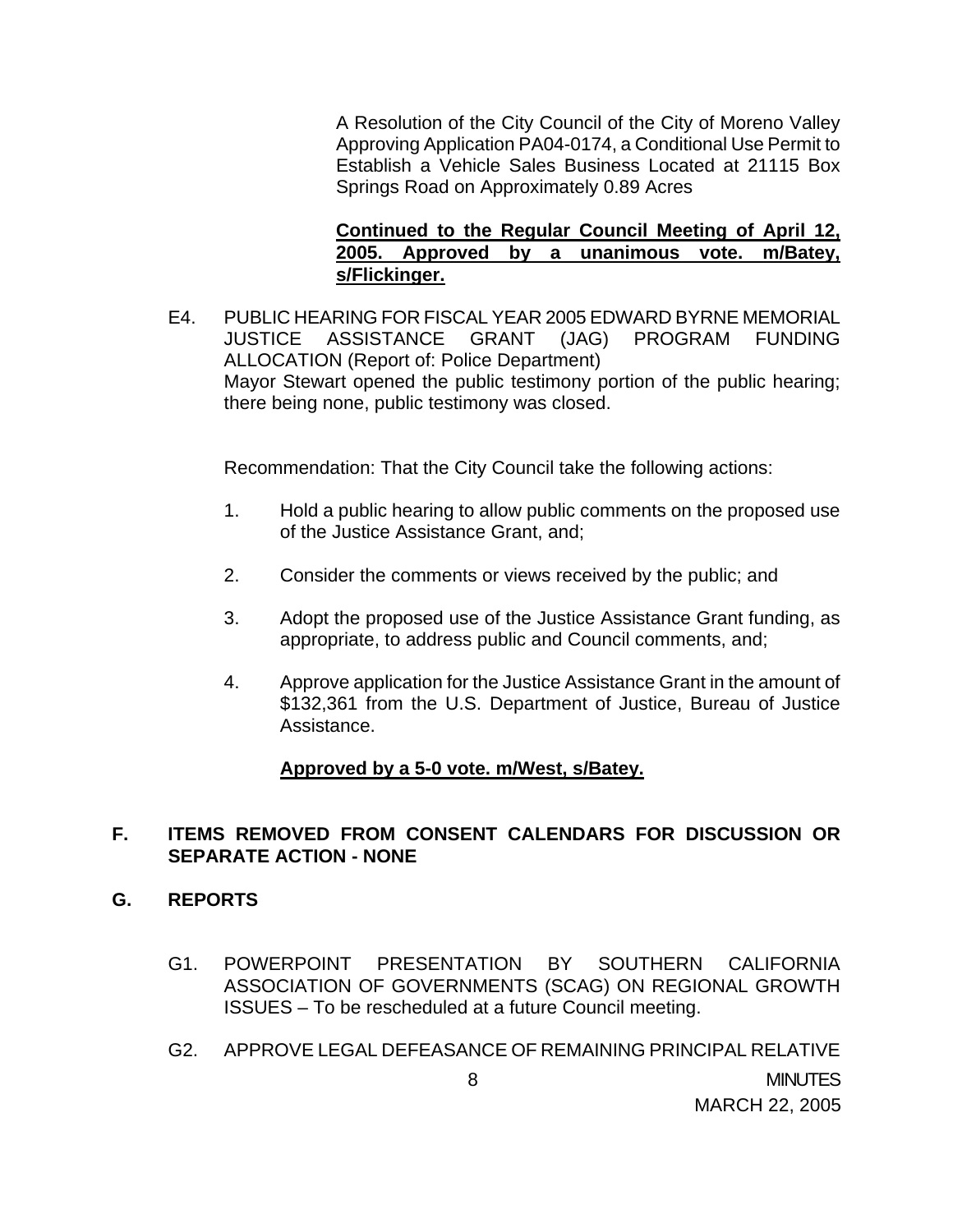TO THE 1993 REFUNDING CERTIFICATES OF PARTICIPATION (CAPITAL PROJECTS) (Report of: Finance Department)

 Mayor Stewart opened the agenda item for public comments; there being none, public comments were closed.

Recommendation: That the City Council:

- 1. Approve the legal defeasance of the remaining principal amount owed relative to the 1993 Refunding Certificates of Participation (Capital Projects); and
- 2. Approve an appropriation of \$30,000 in the 1993 Certificates of Participation (Capital projects) Debt Service Fund for legal, financial advisory, trustee and escrow verification services required to complete the defeasance of debt.

# **Approved by a 5-0 vote. m/Flickinger, s/West.**

# **ADJOURNMENT OF CITY COUNCIL TO MORENO VALLEY PUBLIC FACILITIES FINANCING CORPORATION SPECIAL MEETING**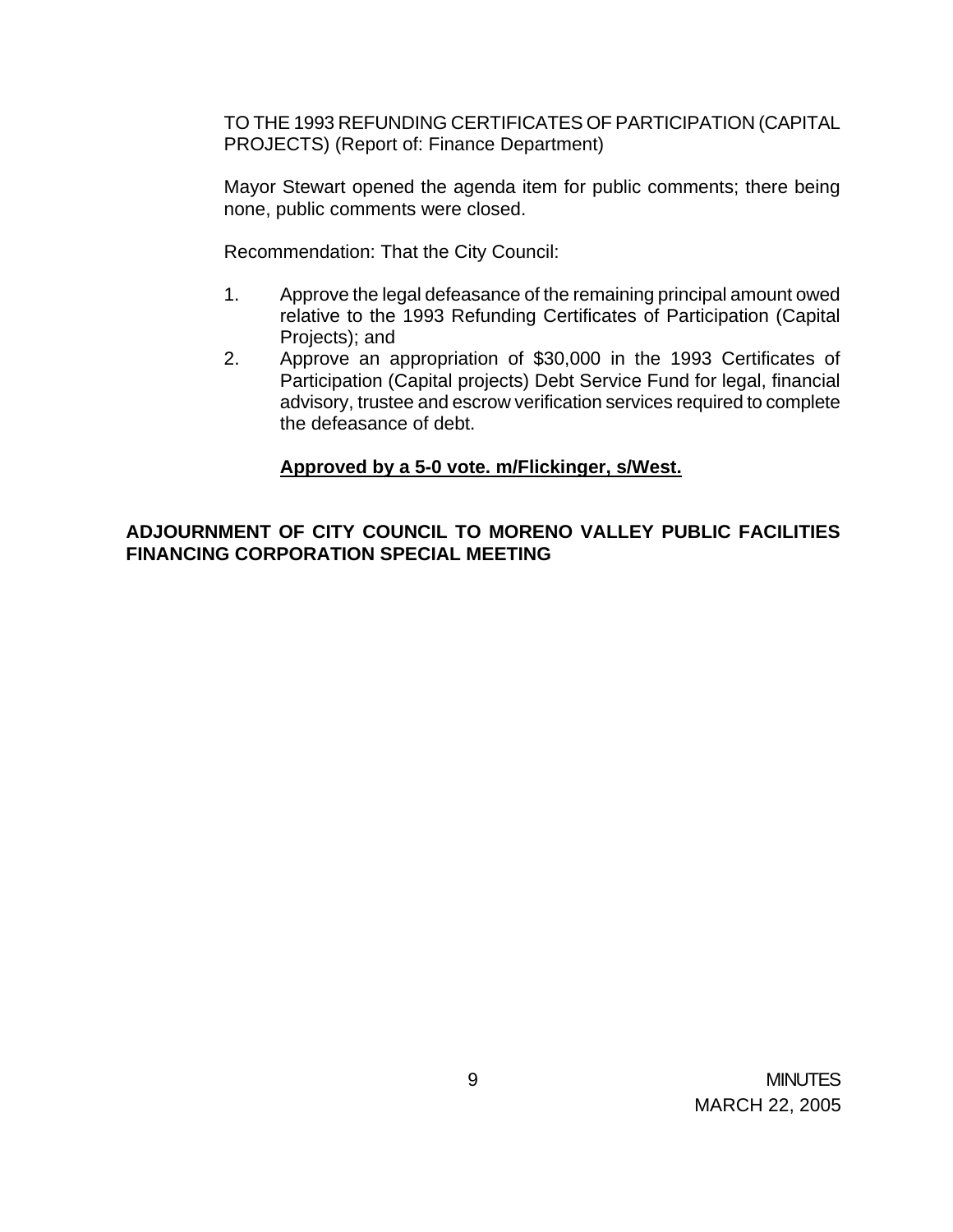### **SPECIAL MEETING OF THE MORENO VALLEY PUBLIC FACILITIES FINANCING CORPORATION (MVPFFC)**

#### **ROLL CALL**

Richard A. Stewart President Bonnie Flickinger **Vice President** Charles R. White **Board Member** Frank West **Board Member** William H. Batey, II Board Member

### **G. REPORTS**

 G1. Approve Legal Defeasance of Remaining Principal Relative to the 1993 Refunding Certificates of Participation (Capital Projects), and Other Actions as Necessary to Complete the Defeasance and Release the Lien on the Property Pledged as Security (Report of: Finance Department) Recommendation: That the City Council, acting in its capacity as the President and Board of Directors of the Moreno Valley Public Facilities Financing Corporation:

 Board Member Stewart opened the agenda item for public comments; there being none, public comments were closed.

- 1. Approve the legal defeasance of the remaining principal amount owed relative to the 1993 Refunding Certificates of Participation (Capital Projects):
- 2. Authorize the Finance Director/City Treasurer, subject to review and approval by the City Manager and City Attorney, to take any and all actions and execute any and all documents needed in order to legally defease the 1993 Certificates of Participation and release the lien on the property pledged as security; and
- 3. Authorize the Finance Director/City Treasurer, subject to review and approval by the City Manager and City Attorney, to retain the verification agent, bond counsel, and others whose services will be used in the legal defeasance of the 1993 Certificates of Participation

### **Approved by a 5-0 vote. m/White, s/West**

# **ADJOURNMENT RECONVENE JOINT MEETING OF THE CITY COUNCIL OF THE CITY OF**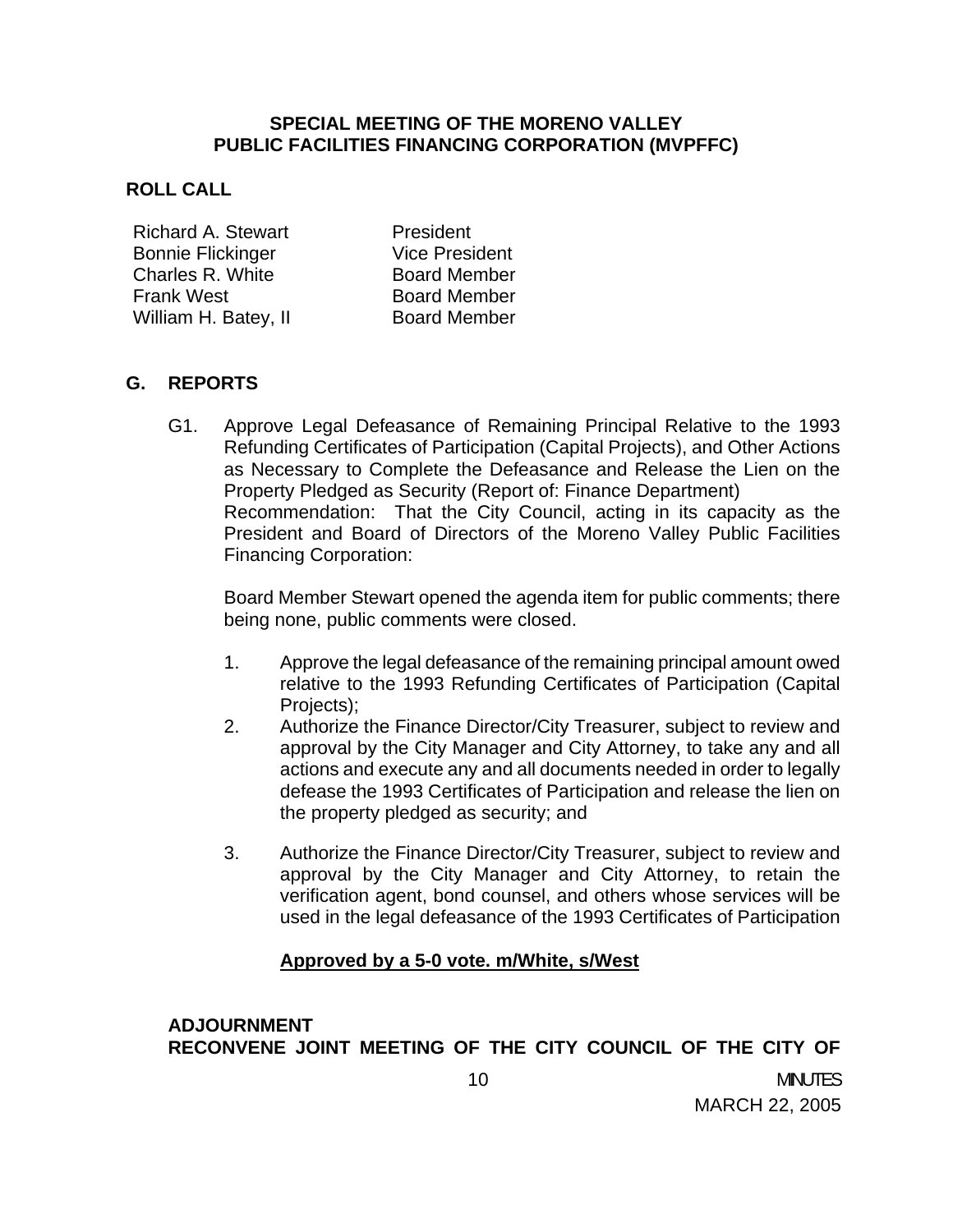### **MORENO VALLEY, MORENO VALLEY COMMUNITY SERVICES DISTRICT, AND THE COMMUNITY REDEVELOPMENT AGENCY OF THE CITY OF MORENO VALLEY**

G3. LEGISLATIVE UPDATE (Report of: Interim Assistant City Manager) Recommendation: That the City Council receive and file the informational report.

### **Approved by a unanimous vote. m/Batey, s/West.**

G4. CITY MANAGER'S REPORT (Informational Oral Presentation – not for Council action) – None given

# **H. LEGISLATIVE ACTIONS**

ORDINANCES - 1ST READING AND INTRODUCTION - NONE

ORDINANCES - 2ND READING AND ADOPTION - NONE

ORDINANCES - URGENCY ORDINANCES – NONE

RESOLUTIONS – NONE

PUBLIC COMMENTS **ON ANY SUBJECT NOT ON THE AGENDA** UNDER THE JURISDICTION OF THE CITY COUNCIL ARE AS FOLLOWS:

### Juanita Barnes - Spoke on behalf of Multi Cultural Civic Association (MCCA) of Moreno Valley

- 1) Stated she does not feel the organization has been accepted by the City
- 2) Did not like being referred to as "you people"
- 3) City should come together

William Barr

- 1) President of the Multi Cultural Civic Association stated the organization sponsors many events in the City such as Black History Parade & Expo, Martin Luther King, Jr. Celebration and the Ebony Fashion Fair as well as providing training for high school students and providing three college scholarships
- 2) Thanked the City staff for their assistance and the Proclamation they received

# Vonzetta Fielding

- 1) Long-time resident
- 2) MCCA referred to as a "militant" organization concerned about lack of support received from the City – would like to see more ethnic orientated celebrations
- 3) Would like the Council to start holding town meetings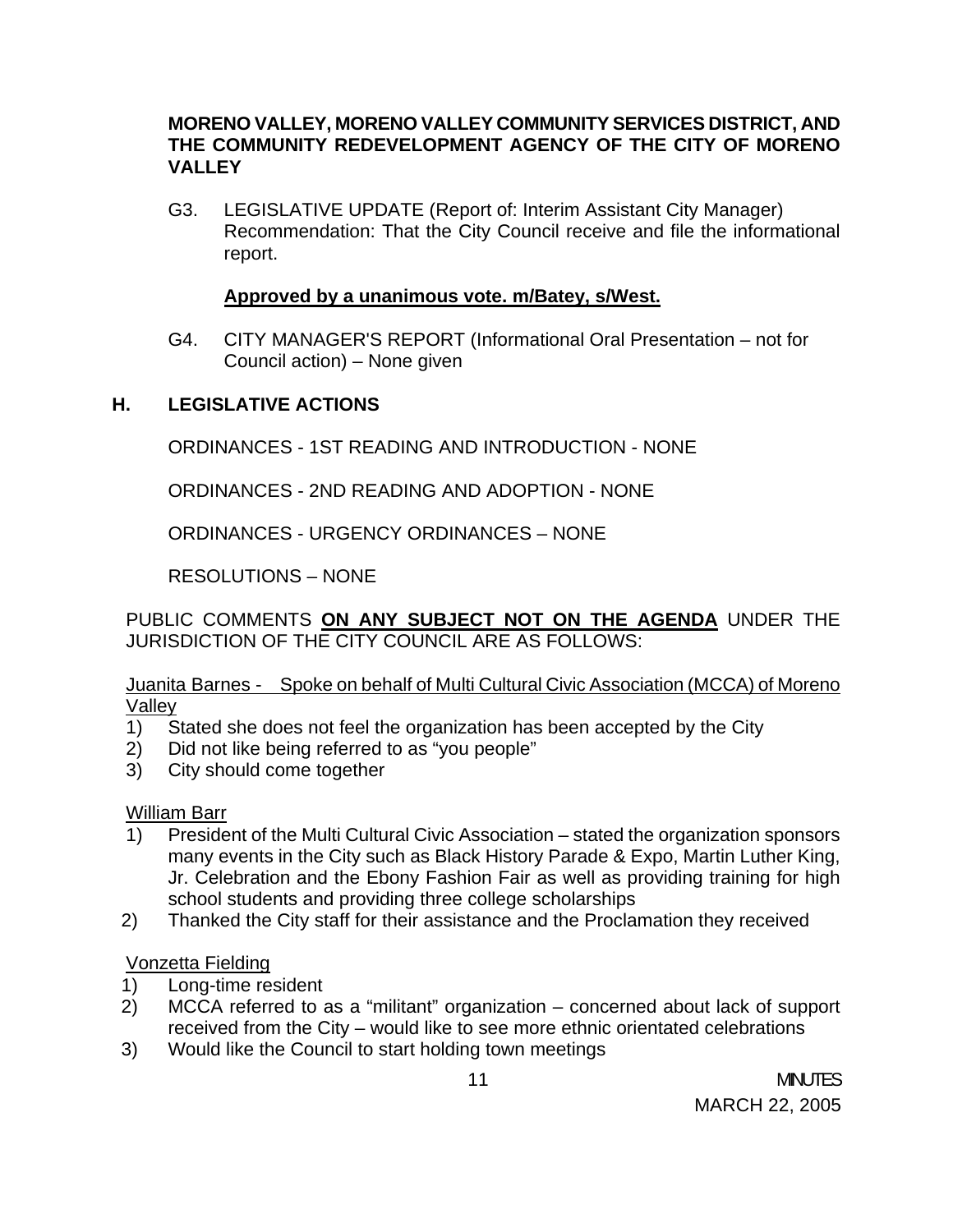# **CLOSING COMMENTS AND/OR REPORTS OF THE CITY COUNCIL, COMMUNITY SERVICES DISTRICT, OR COMMUNITY REDEVELOPMENT AGENCY**

Council Member Batey

1) Stated he would like to speak with Juanita Barnes regarding the situation she mentioned in her public comments

### Mayor Pro Tem Flickinger

- 1) Stated she has been a long time supporter of the Multi Cultural Civic Association feels it is a great organization - would never refer to them as "those people
- 2) Attended a wonderful live musical program presented by the Moreno Valley Master Chorale – "An Evening of Mozart" – their next performance will be held on Saturday, June 4
- 3) Announced on June 4 & 5 the American Cancer Society will be holding its "Relay for Life" fundraiser at Valley View High School – it is an ongoing 24 hour relay – encouraged the public to participate
- 4) MVTV-3 is currently running informational slide on "pocket bikes" they are illegal on public streets and public sidewalks – must be ridden on private property

### Council Member West

1) Announced the Ribbon Cutting Ceremony was held for the completion of the High Occupancy Vehicle Lanes on Highway 60 on March 18 – great asset for the City

# Council Member White

- 1) Stated he has always been a supporter of the Multi Cultural Civic Association events
- 2) Attended the Easter Egg Hunt held last Saturday it was a great day lots of energetic children in attendance
- 3) Senior Center has a designated movie day held on the third Tuesday of each month
- 4) Concerned with large amount of trash he sees around the City informed citizens Waste Management will pick up the large items free of charge – help to clean up the **City**
- 5) Several programs being offered at the library: Homework Help Program offered every Tuesday from 4-8 p.m. at the library for children from kindergarten through high school; Chess Club offered every Wednesday from 3:30 to 6 p.m. for children 17 and 18 years – both programs staffed by volunteers; and literacy tutoring provided Monday through Friday for persons 14 years and older – contact the library for more information

# **Mayor Stewart**

- 1) Attended the Ribbon Cutting Ceremony today at BJ's Brewhouse open and already full – 206 employees hired and 80% from Moreno Valley – very competitive hiring process
- 2) Been a long time supporter of the Multi Cultural Civic Association